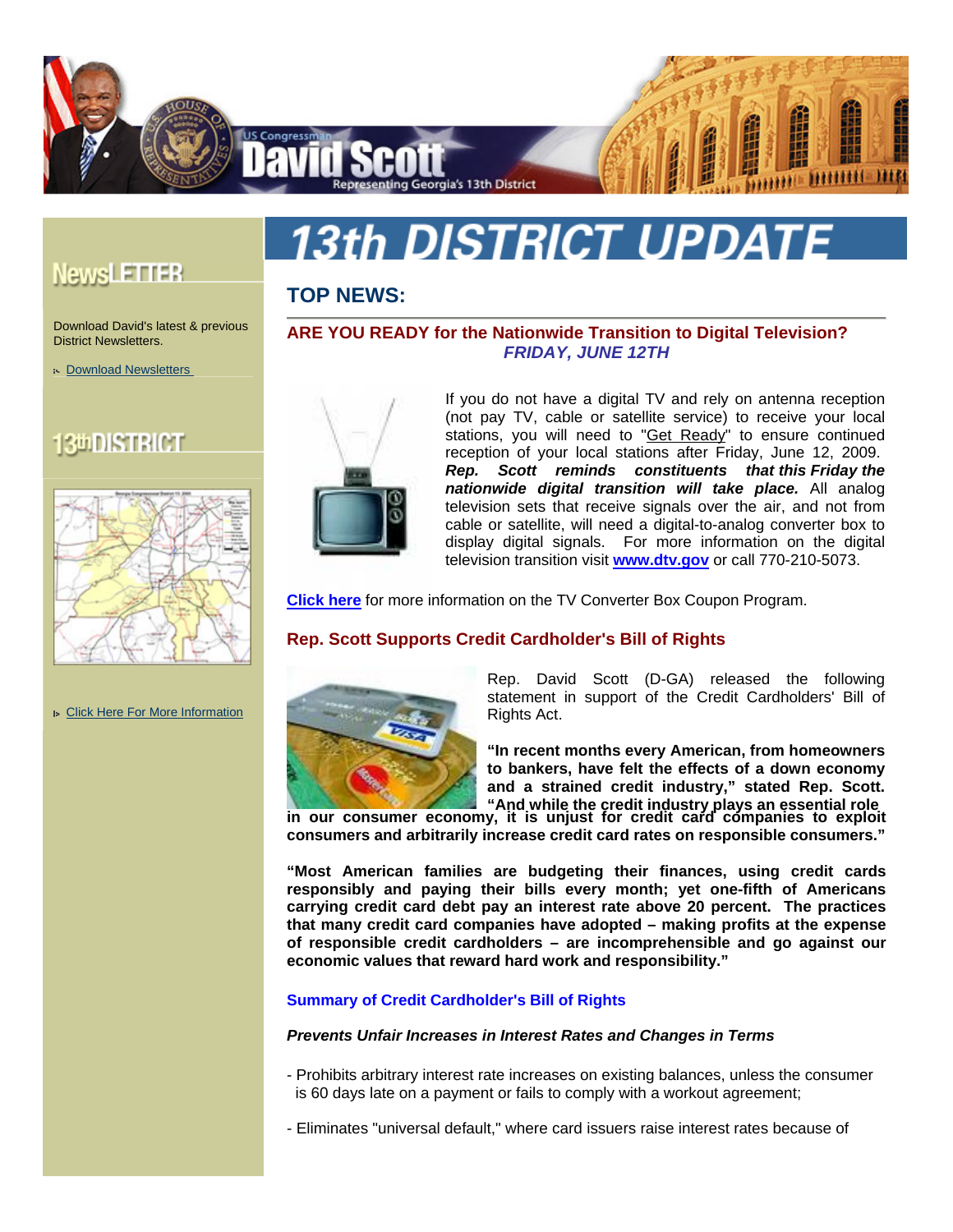lateness or default with other creditors — even if the cardholder is in good standing with the card in question;

- Requires a credit card issuer who increases a cardholder's interest rate to periodically review and decrease the rate if indicated by the review;
- Prohibits issuers from increasing rates on a cardholder in the first year a credit card account is opened;
- Requires promotional rates to last at least 6 months.

**[Click here](http://www.davidscott.house.gov/News/DocumentSingle.aspx?DocumentID=128779)** to continue reading the summary of the Credit Cardholder's Bill of Rights.

#### **Congressman Scott Announces New Passport Rules**

*Planning to Travel Outside of the United States? Continue Reading…* 



If you will be traveling outside of the United States anytime after June 1, 2009, please be aware of the new passport rule:

**U.S. Citizens entering or re-entering the United States at** *SEA* **or** *Land* **ports of entry are required to present a valid passport, passport card, or other travel document approved by the Dept. of Homeland Security.**

#### *Exceptions:*

CHILDREN – U.S. Citizen children under the age of 16 will be able to present the original or copy of their birth certificate, or other proof of U.S. citizenship such as a naturalization certificate or citizenship card.

Groups of U.S. citizen children ages 16 through 18, when traveling with a school or religious group, social organization, or sports team, will be able to enter under adult supervision with originals or copies of their birth certificates or other proof of citizenship.

#### **Simplify your travel!**

For more information on the changing travel requirements, visit the Department of Homeland Security's [GetYouHome.gov](http://www.getyouhome.gov/) page.

# **In Other News:**



**Connect with Rep. Scott on FACEBOOK!** Get exclusive content and interact with Representative David Scott right from Facebook. **[Click here](http://www.facebook.com/profile.php?id=8911066&ref=nf#/pages/Congressman-David-Scott/80822743598?ref=ts)** to become a Fan.

# **Scott Announces that Post 9/11 Veterans Can Begin Signing Up for the New GI Bill for the 21<sup>st</sup> Century**



Rep. Scott announced that Iraq and Afghanistan veterans can now begin signing up for benefits under the New GI Bill. The "Post-9/11 GI Bill" was enacted last year to restore the promise of a full, four-year college education for Iraq and Afghanistan veterans and will take effect on August 1, 2009.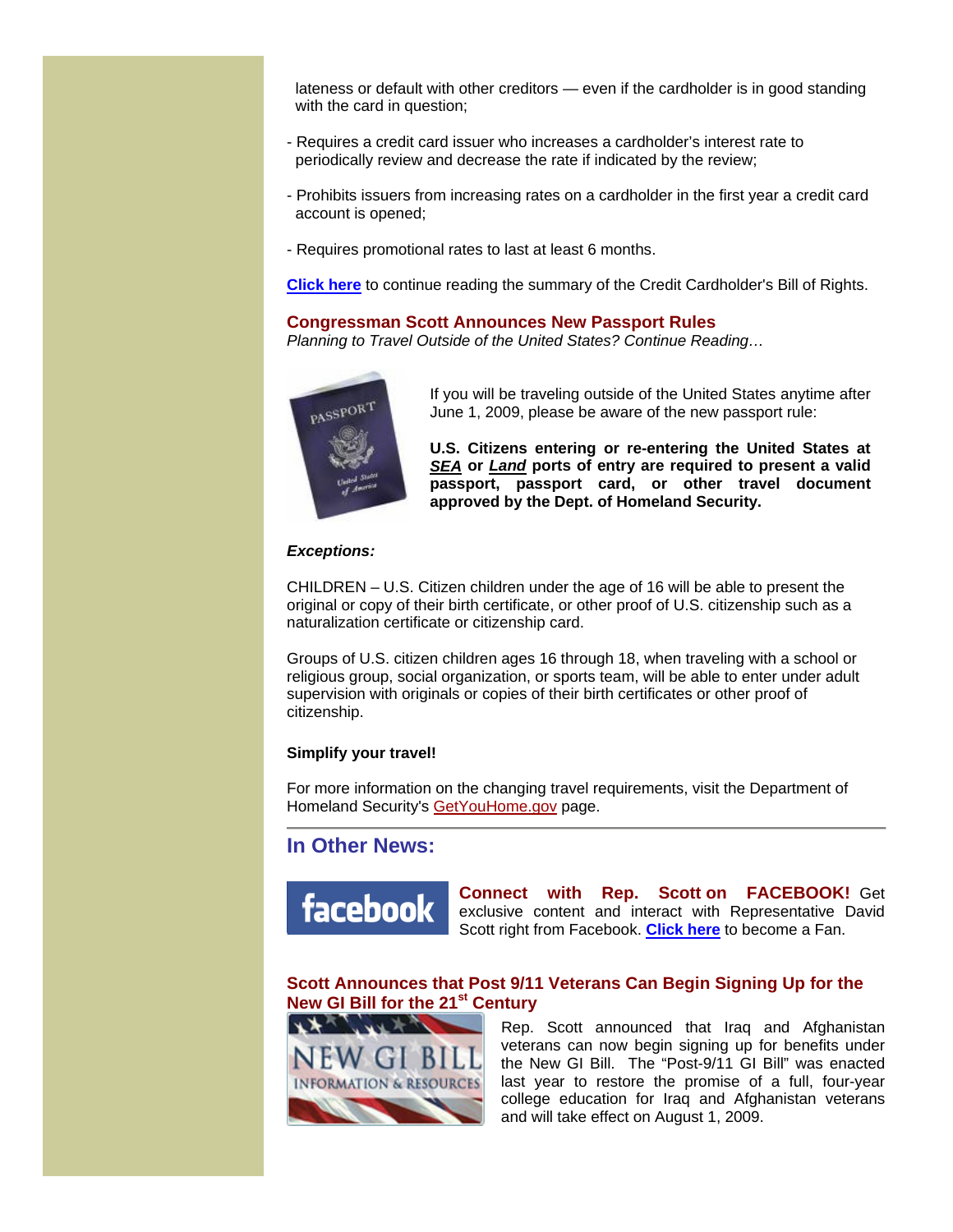**As of May 1, 2009, veterans may begin applying for a** *certificate of eligibility* **for the new college benefits**.

**[Click here](http://www.davidscott.house.gov/News/DocumentSingle.aspx?DocumentID=125594)** to continue reading **[Click here](http://www.gibill.va.gov/)** to apply for a certificate of eligibility

### **What's Happening in Congress?**

#### **Currently on the House Floor**

Keep track of the latest developments and votes on legislation being considered in the House.

**[Current Proceedings](http://clerk.house.gov/floorsummary/floor.html)**

#### **Weekly Senate Schedule**

See what bills and what amendments will be discussed in the Senate this week, courtesy of the Senate's official website.

**Senate Calendar**

# **Legislative News: Recent Votes by Congressman Scott:**

#### **H.R. 2352 – Job Creation Through Entrepreneurship Act**

Amends the Small Business Act to direct the Administrator of the Small Business Administration (SBA) to establish a Veterans Business Center Program to provide entrepreneurial training and counseling to veterans. Requires the Program to be headed by a Director, who shall establish a process to designate entities as veteran business centers, and provides funding for such centers. Requires each center to provide veterans' entrepreneurial development, counseling of veteranowned small businesses, and government procurement assistance to veterans. Targets for such centers areas where the population of veterans, and the population of veterans of Operations Iraqi Freedom or Enduring Freedom, exceed the national median. Directs the Administrator to contract with third-party vendors for: (1) entrepreneurial distance learning content and the development of communications technology that distributes such content to potential and existing entrepreneurs throughout the United States; and (2) the establishment of a nationwide online network for the exchange of peer-to-peer technical assistance. Requires a biannual report from the Administrator to Congress on the implementation of this section. Authorizes appropriations. Directs the Administrator to: (1) develop and submit to Congress a plan for using the SBA's entrepreneurial development programs to create jobs during FY2010-FY2011; (2) develop and implement a data collection process for all entrepreneurial development programs; (3) report annually to Congress on opportunities to foster coordination, limit duplication, and improve program delivery for federal entrepreneurial development programs; (4) establish a database of entrepreneurial development services, and make such database available through the SBA's website; (5) designate in each district office an entrepreneurial development community specialist; and (6) publish a design for a web-based portal to provide comprehensive information on SBA entrepreneurial development programs. Directs the Administrator to establish and carry out a microenterprise training center program for providing low-income and unemployed individuals with training and counseling on starting a microenterprise (a business with not more than six employees and begun with an initial investment of not more than \$40,000). Requires the Administrator to establish at least ten such centers in geographically diverse areas.

 **DS voted FOR H.R. 2352; H.R. 2352 passed 406-15** (5/20/09)

 **S. 896 – Helping Families Save Their Homs Act**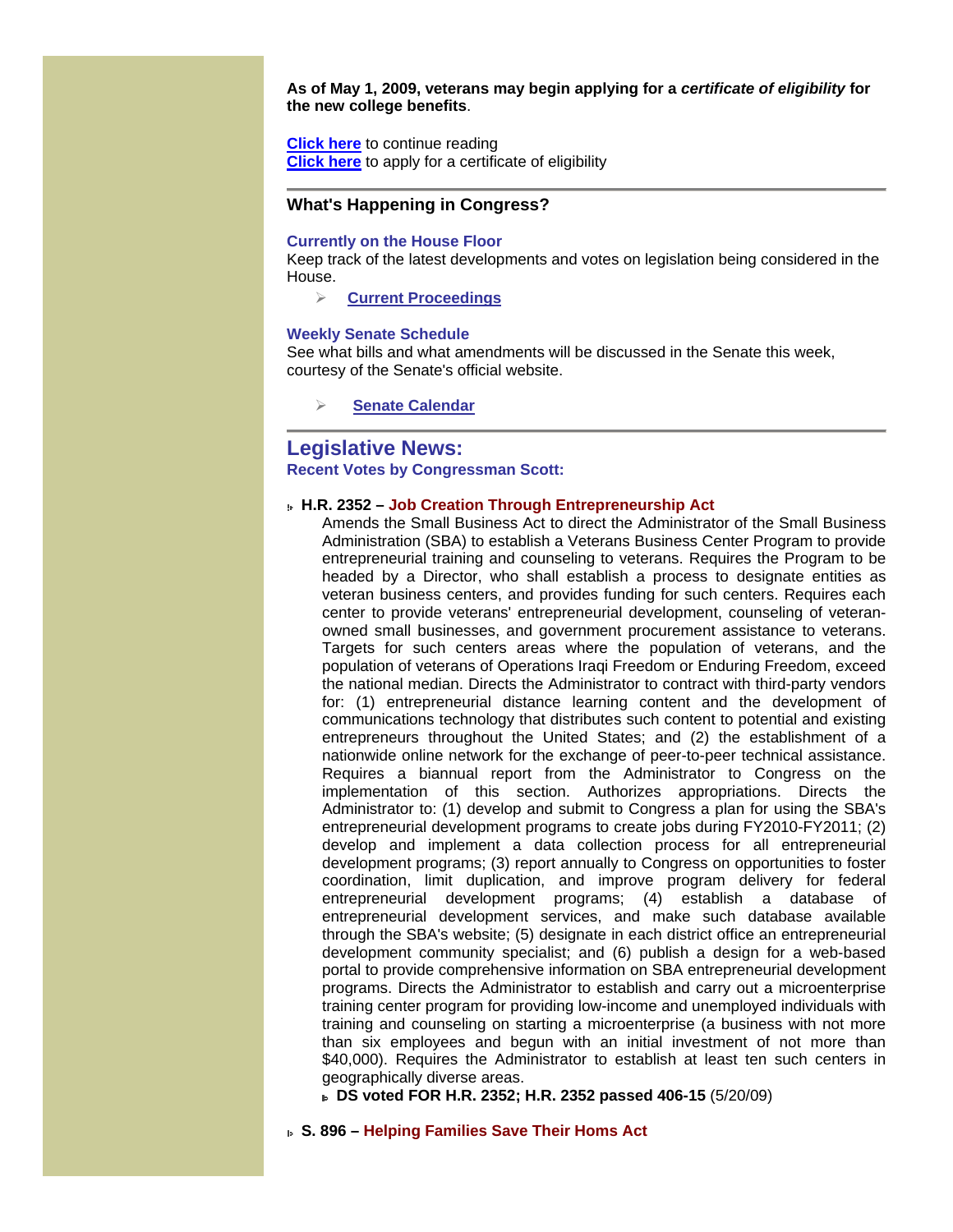Amends the National Housing Act to authorize the Secretary of Housing and Urban Development (HUD) to implement a program solely to encourage loan modifications for eligible delinquent mortgages through the payment of insurance benefits and assignment of the mortgage to the Secretary and the subsequent modification of the terms of the mortgage according to a loan modification approved by the mortgagee. Shields servicers from liability for implementing mortgage loan modifications or loss mitigation plans if they are in compliance with fiduciary duties required by the Truth in Lending Act (including any refinancing undertaken pursuant to standard loan modification, sale, or disposition guidelines issued by the Secretary of the Treasury). Requires mortgagor certification to HUD that the mortgagor has neither intentionally defaulted on an existing mortgage, nor provided false information, nor (as under existing law) been convicted for fraud during the 10-year period ending upon the insurance of the mortgage under this Act.

 **DS voted FOR S. 896; H.R. 896 passed 367-54** (5/19/09)